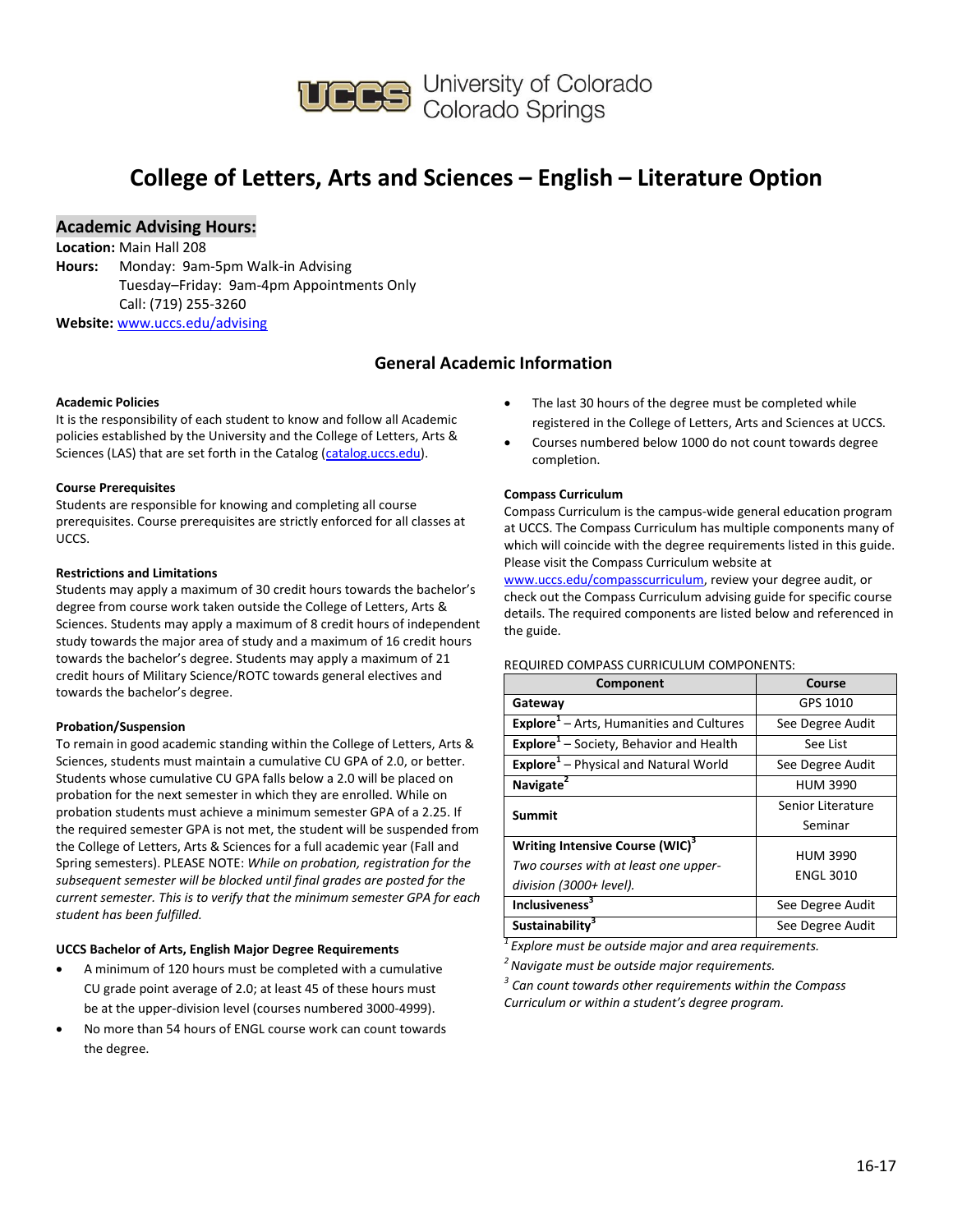# **DEPARTMENT OF ENGLISH – LITERATURE OPTION**

**Department website**: [www.uccs.edu/english](http://www.uccs.edu/english)

| <b>Degree Requirements</b>                                                                                                                             | <b>Courses</b>                                                                                                                                                                                                                |                                                                |                                                                                                                                                                                                                                                                            |                  |                     |                  |  |
|--------------------------------------------------------------------------------------------------------------------------------------------------------|-------------------------------------------------------------------------------------------------------------------------------------------------------------------------------------------------------------------------------|----------------------------------------------------------------|----------------------------------------------------------------------------------------------------------------------------------------------------------------------------------------------------------------------------------------------------------------------------|------------------|---------------------|------------------|--|
|                                                                                                                                                        |                                                                                                                                                                                                                               |                                                                |                                                                                                                                                                                                                                                                            |                  |                     |                  |  |
| <b>English Major</b>                                                                                                                                   | <b>Course Number</b><br>Course Title                                                                                                                                                                                          |                                                                |                                                                                                                                                                                                                                                                            |                  | <b>Credit Hours</b> |                  |  |
| (45 hours)                                                                                                                                             | <b>ENGL 2010</b>                                                                                                                                                                                                              |                                                                | Introduction to Literary Studies                                                                                                                                                                                                                                           |                  |                     | 3                |  |
|                                                                                                                                                        | <b>ENGL 3000</b>                                                                                                                                                                                                              |                                                                | Literary Criticism in Theory and Practice                                                                                                                                                                                                                                  |                  |                     |                  |  |
| The English major requires a minimum of<br>45 credit hours of ENGL course work and                                                                     | <b>ENGL 3010</b>                                                                                                                                                                                                              |                                                                | Advanced Rhetoric and Writing                                                                                                                                                                                                                                              |                  |                     | 3                |  |
| a minimum of 18 credit hours of upper-<br>division (3000+ level) ENGL course work.                                                                     | Early British<br>Literature                                                                                                                                                                                                   | Complete one of the following: ENGL 2510, ENGL 2520, ENGL 3530 |                                                                                                                                                                                                                                                                            |                  |                     | 3                |  |
| All ENGL courses must have a grade of                                                                                                                  | Late British<br>Literature                                                                                                                                                                                                    | Complete one of the following: ENGL 2530, ENGL 2540            |                                                                                                                                                                                                                                                                            |                  |                     | 3                |  |
| "C-" or better.                                                                                                                                        | Complete one of the following: ENGL 2360, ENGL 3330, ENGL 3340,                                                                                                                                                               | 3                                                              |                                                                                                                                                                                                                                                                            |                  |                     |                  |  |
| * One course from either the Designated                                                                                                                | Pre-1900<br>American Literature<br>Post-1900                                                                                                                                                                                  | <b>ENGL 3350</b>                                               | Complete one of the following: ENGL 2370, ENGL 3360, ENGL 3370                                                                                                                                                                                                             |                  |                     | 3                |  |
| or the Non-Designated electives must be<br>pre-1800.                                                                                                   | Diversity                                                                                                                                                                                                                     |                                                                | Complete one of the following: ENGL 3200, ENGL 3410, ENGL 3550,<br>ENGL 3600, ENGL 3650, ENGL 3900, ENGL 4860                                                                                                                                                              |                  |                     | 3                |  |
| <b>NOTE: All new, incoming and</b><br>transferring English majors should<br>contact the English department to be                                       | Complete one of the following: ENGL 4200, ENGL 4210, ENGL 4230,<br>Senior Literature<br>ENGL 4240, ENGL 4250, ENGL 4300, ENGL 4400, ENGL 4410, ENGL 4500,<br>Seminar<br>ENGL 4700, ENGL 4950, ENGL 4970, ENGL 4973, ENGL 4980 |                                                                |                                                                                                                                                                                                                                                                            |                  |                     | 3                |  |
| assigned a faculty advisor, and attend a<br>mandatory English Department<br>Workshop within their first year at<br><b>UCCS. Please see the English</b> | Designated<br>Electives*                                                                                                                                                                                                      |                                                                | Complete two courses from the lists below. Complete courses from two<br>different areas. NOTE: Additional courses may apply to this requirement. See<br>the department each semester for details.<br>Major Authors: ENGL 2970, ENGL 3950, ENGL 3970, ENGL 3980, ENGL 4970, |                  |                     |                  |  |
| <b>Department website for more</b><br>information.                                                                                                     | ENGL 4973, ENGL 4980<br>Theory: ENGL 3650, ENGL 4700<br>Genre/ Movement: ENGL 2800, ENGL 3410, ENGL 4200, ENGL 4210,<br>ENGL 4230, ENGL 4240, ENGL 4250, ENGL 4310, ENGL 4400, ENGL 4500<br>Global: ENGL 2600, ENGL 2610      |                                                                |                                                                                                                                                                                                                                                                            |                  |                     |                  |  |
|                                                                                                                                                        | Non-Designated<br>Electives*                                                                                                                                                                                                  |                                                                | Complete 12 hours of ENGL courses to fulfill total hours requirement.                                                                                                                                                                                                      |                  |                     |                  |  |
|                                                                                                                                                        | Senior Assessment -<br>Literature                                                                                                                                                                                             |                                                                | Complete the Senior Assessment - Literature.                                                                                                                                                                                                                               |                  |                     |                  |  |
|                                                                                                                                                        |                                                                                                                                                                                                                               |                                                                |                                                                                                                                                                                                                                                                            |                  |                     |                  |  |
| Composition                                                                                                                                            | Complete ENGL 131 and 1410.                                                                                                                                                                                                   |                                                                |                                                                                                                                                                                                                                                                            |                  |                     |                  |  |
| (6 hours)                                                                                                                                              | <b>ENGL 1310</b><br>Rhetoric & Writing I                                                                                                                                                                                      |                                                                |                                                                                                                                                                                                                                                                            |                  | 3                   |                  |  |
|                                                                                                                                                        | <b>ENGL 1410</b><br>Rhetoric & Writing II                                                                                                                                                                                     |                                                                |                                                                                                                                                                                                                                                                            |                  |                     | 3                |  |
|                                                                                                                                                        |                                                                                                                                                                                                                               |                                                                |                                                                                                                                                                                                                                                                            |                  |                     |                  |  |
| <b>Reasoning Skills</b><br>(3 hours)                                                                                                                   | Complete one of the courses listed below. Other options exist to fulfill this requirement. See the catalog or your degree<br>audit for details.                                                                               |                                                                |                                                                                                                                                                                                                                                                            |                  |                     |                  |  |
|                                                                                                                                                        | ID 1050                                                                                                                                                                                                                       |                                                                |                                                                                                                                                                                                                                                                            | ID 2000          |                     |                  |  |
|                                                                                                                                                        |                                                                                                                                                                                                                               |                                                                |                                                                                                                                                                                                                                                                            |                  |                     |                  |  |
| <b>Area Requirements</b><br>(27 hours)                                                                                                                 | <b>HUMANITIES</b> – Complete 9 hours from the list of courses below. Course selection must include one occurrence of HUM<br>3990.                                                                                             |                                                                |                                                                                                                                                                                                                                                                            |                  |                     |                  |  |
|                                                                                                                                                        | AH 1000                                                                                                                                                                                                                       | AH 1001                                                        | AH 2800                                                                                                                                                                                                                                                                    | AH 2810          | AH 2820             | AH 2860          |  |
| All LAS students are required to                                                                                                                       | AH 2890                                                                                                                                                                                                                       | AH 3430                                                        | <b>COMM 2250</b>                                                                                                                                                                                                                                                           | <b>COMM 3100</b> | <b>COMM 3500</b>    | <b>COMM 4000</b> |  |
| complete 9 credit hours in each of three                                                                                                               | <b>FCS 3180</b>                                                                                                                                                                                                               | <b>FCS 3190</b>                                                | FCS 3240                                                                                                                                                                                                                                                                   | <b>FCS 3690</b>  | <b>FCS 3890</b>     | FCS 4210         |  |
| areas - humanities, social sciences, and                                                                                                               | <b>FILM 1000</b>                                                                                                                                                                                                              | <b>FILM 2000</b>                                               | <b>FILM 3690</b>                                                                                                                                                                                                                                                           | FR 3240          | GER 3180            | GER 3190         |  |
| natural sciences. The total requirement                                                                                                                | <b>HIST 1120</b>                                                                                                                                                                                                              | <b>HIST 1130</b>                                               | <b>HIST 1140</b>                                                                                                                                                                                                                                                           | <b>HIST 1400</b> | <b>HIST 1410</b>    | <b>HIST 1540</b> |  |
| is 27 hours.                                                                                                                                           | <b>HIST 1600</b>                                                                                                                                                                                                              | <b>HIST 1610</b>                                               | <b>HUM 3990</b>                                                                                                                                                                                                                                                            | ID 2000          | <b>MUS 1000</b>     | <b>MUS 2050</b>  |  |
|                                                                                                                                                        | <b>MUS 2850</b>                                                                                                                                                                                                               | <b>PHIL 1000</b>                                               | <b>PHIL 1020</b>                                                                                                                                                                                                                                                           | <b>PHIL 1120</b> | <b>PHIL 1300</b>    | <b>PHIL 3000</b> |  |
| <b>Specific Limitations:</b>                                                                                                                           | <b>PHIL 3100</b>                                                                                                                                                                                                              | <b>PHIL 3160</b>                                               | PHIL 3180                                                                                                                                                                                                                                                                  | <b>PHIL 4070</b> | <b>SPAN 3690</b>    | <b>SPAN 4210</b> |  |
| > No more than two courses from any                                                                                                                    | <b>THTR 1000</b>                                                                                                                                                                                                              | <b>THTR 3201</b>                                               | <b>THTR 3202</b>                                                                                                                                                                                                                                                           | VA 1010          | VA 1020             | <b>WEST 2030</b> |  |
| one discipline may be applied to the                                                                                                                   | <b>WEST 2040</b>                                                                                                                                                                                                              | <b>WEST 3020</b>                                               | <b>WEST 3100</b>                                                                                                                                                                                                                                                           | <b>WEST 3550</b> | <b>WEST 4050</b>    | <b>WEST 4280</b> |  |
| area requirements.                                                                                                                                     | <b>WEST 4920</b>                                                                                                                                                                                                              |                                                                |                                                                                                                                                                                                                                                                            |                  |                     |                  |  |
| > Courses in the primary major may not                                                                                                                 |                                                                                                                                                                                                                               |                                                                |                                                                                                                                                                                                                                                                            |                  |                     |                  |  |
| be applied to area requirements.                                                                                                                       | <b>SOCIAL SCIENCE - Complete 9 hours from the list of courses below.</b>                                                                                                                                                      |                                                                |                                                                                                                                                                                                                                                                            |                  |                     |                  |  |
| > Courses may not be taken pass/fail.                                                                                                                  | <b>ANTH 1020</b>                                                                                                                                                                                                              | <b>ANTH 1040</b>                                               | <b>ANTH 2800</b>                                                                                                                                                                                                                                                           | <b>ANTH 3040</b> | <b>ANTH 3260</b>    | <b>ANTH 3270</b> |  |
|                                                                                                                                                        | <b>COMM 1020</b>                                                                                                                                                                                                              | <b>COMM 2150</b>                                               | <b>COMM 3440</b>                                                                                                                                                                                                                                                           | <b>COMM 4200</b> | <b>COMM 4220</b>    | <b>COMM 4250</b> |  |
|                                                                                                                                                        | <b>ECON 1000</b>                                                                                                                                                                                                              | <b>ECON 1010</b>                                               | <b>ECON 1050</b>                                                                                                                                                                                                                                                           | <b>ECON 2020</b> | <b>ECON 3150</b>    | <b>ECON 3710</b> |  |
|                                                                                                                                                        | GES 1980                                                                                                                                                                                                                      | GES 1990                                                       | <b>GRNT 2300</b>                                                                                                                                                                                                                                                           | <b>GRNT 3000</b> | MSGP 4100           | <b>PHIL 3200</b> |  |
|                                                                                                                                                        | <b>PHIL 3210</b>                                                                                                                                                                                                              | <b>PHIL 4260</b>                                               | <b>PHIL 4400</b>                                                                                                                                                                                                                                                           | PSC 1010         | PSC 1100            | <b>PSC 2080</b>  |  |
|                                                                                                                                                        | PSC 2100                                                                                                                                                                                                                      | PSC 3300                                                       | PSC 4190                                                                                                                                                                                                                                                                   | PSC 4210         | PSC 4470            | PSY 1000         |  |
|                                                                                                                                                        | PSY 3630                                                                                                                                                                                                                      | SOC 1110                                                       | SOC 2200                                                                                                                                                                                                                                                                   | SOC 2220         | SOC 2250            | SOC 2300         |  |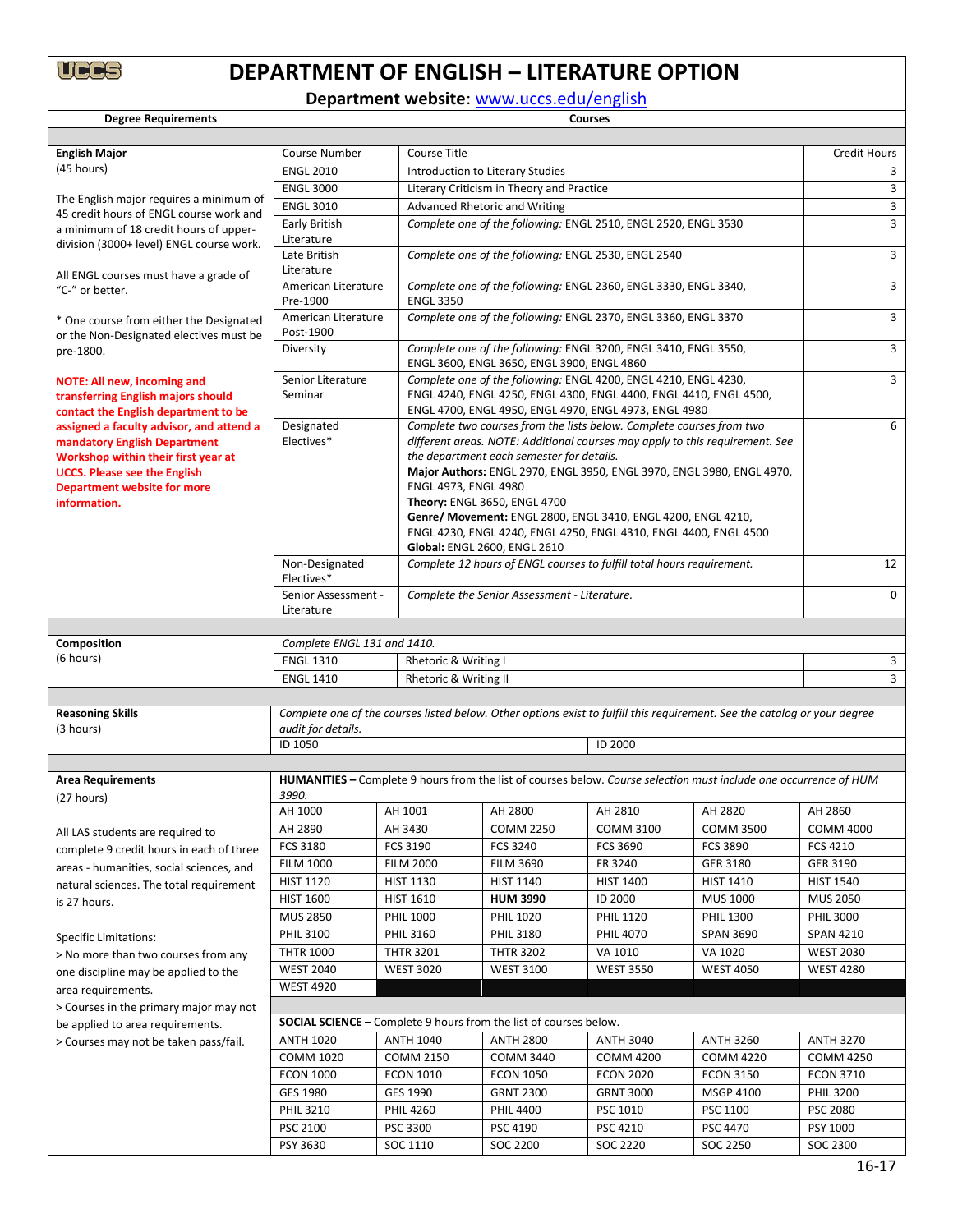|                                                                              | SOC 2500                                                                                                                                                                                                                                                                                                                                  | SOC 3070                                                              | SOC 3340          | SOC 3610         | <b>WEST 1010</b>                                                                                             | <b>WEST 2500</b>             |  |
|------------------------------------------------------------------------------|-------------------------------------------------------------------------------------------------------------------------------------------------------------------------------------------------------------------------------------------------------------------------------------------------------------------------------------------|-----------------------------------------------------------------------|-------------------|------------------|--------------------------------------------------------------------------------------------------------------|------------------------------|--|
|                                                                              | <b>WEST 3060</b>                                                                                                                                                                                                                                                                                                                          | <b>WEST 3070</b>                                                      | <b>WEST 3090</b>  | <b>WEST 3620</b> | <b>WEST 4100</b>                                                                                             | <b>WEST 4120</b>             |  |
|                                                                              | <b>WEST 3060</b>                                                                                                                                                                                                                                                                                                                          | <b>WEST 3070</b>                                                      | <b>WEST 3090</b>  | <b>WEST 3620</b> | <b>WEST 4100</b>                                                                                             | <b>WEST 4120</b>             |  |
|                                                                              | <b>WEST 4500</b>                                                                                                                                                                                                                                                                                                                          |                                                                       |                   |                  |                                                                                                              |                              |  |
|                                                                              |                                                                                                                                                                                                                                                                                                                                           |                                                                       |                   |                  |                                                                                                              |                              |  |
|                                                                              | NATURAL SCIENCE - Complete 9 hours from the list of courses below. At least one course must have, or be, a lab course.                                                                                                                                                                                                                    |                                                                       |                   |                  |                                                                                                              |                              |  |
|                                                                              | Lab courses are marked in bold.                                                                                                                                                                                                                                                                                                           |                                                                       |                   |                  |                                                                                                              |                              |  |
|                                                                              | <b>ANTH 1030</b>                                                                                                                                                                                                                                                                                                                          | <b>ANTH 3320</b>                                                      | <b>ANTH 3340</b>  | <b>ANTH 3370</b> | <b>BIOL 1000</b>                                                                                             | <b>BIOL 1050</b>             |  |
|                                                                              | <b>BIOL 1060</b>                                                                                                                                                                                                                                                                                                                          | <b>BIOL 2000</b>                                                      | <b>BIOL 3750</b>  | <b>CHEM 1101</b> | <b>CHEM 1102</b>                                                                                             | <b>CHEM 1111</b>             |  |
|                                                                              | <b>CHEM 1112</b>                                                                                                                                                                                                                                                                                                                          | <b>CHEM 1121</b>                                                      | <b>CHEM 1122</b>  | <b>CHEM 1201</b> | <b>CHEM 1211</b>                                                                                             | <b>CHEM 1401</b>             |  |
|                                                                              | <b>CHEM 1402</b>                                                                                                                                                                                                                                                                                                                          | <b>CHEM 1411</b>                                                      | <b>CHEM 1412</b>  | <b>CHEM 1511</b> | <b>CHEM 1513</b><br><b>GES 1000</b>                                                                          | <b>ENSC 1500</b><br>GES 1010 |  |
|                                                                              | <b>ENSC 1510</b>                                                                                                                                                                                                                                                                                                                          | <b>ENSC 1600</b>                                                      | <b>ENSC 1620</b>  | <b>ENSC 3200</b> |                                                                                                              |                              |  |
|                                                                              | <b>GES 1050</b>                                                                                                                                                                                                                                                                                                                           | GES 3200                                                              | GES 3250          | <b>GEOL 1010</b> | <b>GEOL 1020</b>                                                                                             | <b>GEOL 1530</b>             |  |
|                                                                              | <b>GEOL 3170</b>                                                                                                                                                                                                                                                                                                                          | <b>GEOL 3700</b>                                                      | <b>GEOL 4660</b>  | ID 2050          | ID 3210                                                                                                      | <b>PES 1000</b>              |  |
|                                                                              | PES 1040                                                                                                                                                                                                                                                                                                                                  | PES 1050                                                              | PES 1060          | <b>PES 1090</b>  | <b>PES 1100</b>                                                                                              | <b>PES 1140</b>              |  |
|                                                                              | <b>PES 1160</b>                                                                                                                                                                                                                                                                                                                           | <b>PES 1170</b>                                                       | PES 1310          | PES 1600         | <b>PES 1620</b>                                                                                              | PES 1710                     |  |
|                                                                              | <b>PES 1720</b>                                                                                                                                                                                                                                                                                                                           | PSY 3270                                                              |                   |                  |                                                                                                              |                              |  |
|                                                                              |                                                                                                                                                                                                                                                                                                                                           |                                                                       |                   |                  |                                                                                                              |                              |  |
| Oral Communication, Cultural Diversity,<br>and Global Awareness Requirements |                                                                                                                                                                                                                                                                                                                                           | ORAL COMMUNICATION - Complete one of the courses listed below.        |                   |                  |                                                                                                              |                              |  |
|                                                                              | <b>BIOL 4040</b>                                                                                                                                                                                                                                                                                                                          | CHEM 4911                                                             | <b>CHEM 4921</b>  | COMM 2010*       | COMM 2100*                                                                                                   | COMM 3240*                   |  |
| Students are required to take one                                            | <b>COMM 4100</b>                                                                                                                                                                                                                                                                                                                          | <b>MATH 4040</b>                                                      | PES 4810          | <b>PHIL 1040</b> | <b>PHIL 4950</b>                                                                                             | <b>TED 4600</b>              |  |
| course with a substantial component                                          | <b>TED 4700</b>                                                                                                                                                                                                                                                                                                                           | THTR 2020*                                                            | <b>THTR 2030</b>  | <b>THTR 2040</b> | <b>THTR 2050</b>                                                                                             | <b>THTR 3100</b>             |  |
| involving oral communication, one                                            |                                                                                                                                                                                                                                                                                                                                           |                                                                       |                   |                  |                                                                                                              |                              |  |
| course that increases their awareness of                                     |                                                                                                                                                                                                                                                                                                                                           | <b>CULTURAL DIVERSITY - Complete one of the courses listed below.</b> |                   |                  |                                                                                                              |                              |  |
| cultural diversity, and one course that                                      | AH 3430                                                                                                                                                                                                                                                                                                                                   | <b>ANTH 3250</b>                                                      | ANTH 3420*        | ASL 4000         | COMM 3280*                                                                                                   | <b>ENGL 3320*</b>            |  |
| increases their awareness of global<br>issues.                               | ENGL 4060*                                                                                                                                                                                                                                                                                                                                | FCS 3360                                                              | FCS 4210*         | GES 4680         | <b>HIST 3520</b>                                                                                             | <b>HIST 3580</b>             |  |
|                                                                              | MUS 2050*                                                                                                                                                                                                                                                                                                                                 | PHIL 3180*                                                            | <b>PHIL 3230</b>  | <b>PHIL 4550</b> | SOC 2200*                                                                                                    | SOC 2250*                    |  |
| All courses in this section can count                                        | SOC 3220*                                                                                                                                                                                                                                                                                                                                 | SOC 3250*                                                             | SOC 3290*         | SOC 4240*        | SOC 4290*                                                                                                    | SOC 4390*                    |  |
| towards other requirements. Courses                                          | SOC 4480*                                                                                                                                                                                                                                                                                                                                 | SOC 4680                                                              | SPAN 4210*        | <b>SPAN 4420</b> | <b>THTR 3240</b>                                                                                             | WEST 1010*                   |  |
| marked with an asterisk (*) can count                                        | <b>WEST 2020</b>                                                                                                                                                                                                                                                                                                                          | WEST 3090*                                                            | <b>WEST 3130</b>  | WEST 3150*       | <b>WEST 3250</b>                                                                                             | WEST 3290*                   |  |
| towards specific requirements; courses                                       | <b>WEST 3360</b>                                                                                                                                                                                                                                                                                                                          | WEST 3420*                                                            | <b>WEST 3520</b>  | <b>WEST 3580</b> | WEST 4120*                                                                                                   | WEST 4280*                   |  |
| without an asterisk will count towards                                       | WEST 4390*                                                                                                                                                                                                                                                                                                                                | WEST 4480*                                                            | <b>WEST 4500*</b> | <b>WEST 4550</b> | <b>WEST 4680</b>                                                                                             | WEST 4920*                   |  |
| General Electives.                                                           |                                                                                                                                                                                                                                                                                                                                           |                                                                       |                   |                  |                                                                                                              |                              |  |
|                                                                              |                                                                                                                                                                                                                                                                                                                                           | GLOBAL AWARENESS - Complete one of the courses listed below.          |                   |                  |                                                                                                              |                              |  |
|                                                                              | AH 3450                                                                                                                                                                                                                                                                                                                                   | AH 3460                                                               | AH 4450           | AH 4470          | ANTH 1040*                                                                                                   | ANTH 3040*                   |  |
|                                                                              | CHEM 1111*                                                                                                                                                                                                                                                                                                                                | CHEM 4521*                                                            | <b>ECON 3590</b>  | ECON 3710*       | <b>ENGL 2600*</b>                                                                                            | ENGL 2610*                   |  |
|                                                                              | ENGL 4065*                                                                                                                                                                                                                                                                                                                                | <b>EUST 3000</b>                                                      | FCS 3180*         | FCS 3190*        | <b>FCS 3250</b>                                                                                              | FCS 3380*                    |  |
|                                                                              | FCS 3690*                                                                                                                                                                                                                                                                                                                                 | FCS 3890*                                                             | FILM 2000*        | FILM 3690*       | FR 3250                                                                                                      | GER 3180*                    |  |
|                                                                              | GER 3190*                                                                                                                                                                                                                                                                                                                                 | GES 1980*                                                             | GES 1990*         | GES 3070*        | GES 3400*                                                                                                    | GES 3820*                    |  |
|                                                                              | GES 3980*                                                                                                                                                                                                                                                                                                                                 | GES 4640                                                              | <b>GRNT 3560</b>  | HIST 1110*       | HIST 1120*                                                                                                   | HIST 1130*                   |  |
|                                                                              | HIST 1140*                                                                                                                                                                                                                                                                                                                                | HIST 1400*                                                            | HIST 1410*        | HIST 1600*       | HIST 1610*                                                                                                   | HIST 3120*                   |  |
|                                                                              | HIST 3220*                                                                                                                                                                                                                                                                                                                                | HIST 3560*                                                            | <b>HIST 3570</b>  | HIST 3590*       | <b>HIST 3680</b>                                                                                             | HIST 4050*                   |  |
|                                                                              | <b>HIST 4060</b>                                                                                                                                                                                                                                                                                                                          | HIST 4130*                                                            | HIST 4150*        | HIST 4160*       | HIST 4280*                                                                                                   | <b>HIST 4860</b>             |  |
|                                                                              | ID 3700                                                                                                                                                                                                                                                                                                                                   | ID 3710                                                               | ID 3720           | ID 3730          | ID 3740                                                                                                      | ID 3750                      |  |
|                                                                              | ID 3760                                                                                                                                                                                                                                                                                                                                   | MUS 3150*                                                             | PHIL 1300*        | <b>PHIL 1400</b> | PHIL 3000*                                                                                                   | PHIL 3100*                   |  |
|                                                                              | PHIL 3240*                                                                                                                                                                                                                                                                                                                                | <b>PHIL 3345</b>                                                      | <b>PHIL 3400</b>  | <b>PHIL 3480</b> | <b>PHIL 3490</b>                                                                                             | <b>PHIL 3500</b>             |  |
|                                                                              | PSC 1010*                                                                                                                                                                                                                                                                                                                                 | PSC 2070                                                              | PSC 2080*         | PSC 2090         | PSC 3240                                                                                                     | PSC 4170                     |  |
|                                                                              | PSC 4190*                                                                                                                                                                                                                                                                                                                                 | PSC 4210*                                                             | PSC 4570          | PSC 4580         | PSC 4590                                                                                                     | PSY 3560                     |  |
|                                                                              | SOC 2220*                                                                                                                                                                                                                                                                                                                                 | SOC 3340*                                                             | SOC 4380*         | SOC 4600         | SOC 4660*                                                                                                    | SOC 4700*                    |  |
|                                                                              | SPAN 3690*                                                                                                                                                                                                                                                                                                                                | WEST 3380*                                                            | WEST 3480*        | <b>WEST 3560</b> | <b>WEST 3680</b>                                                                                             | WEST 4050*                   |  |
|                                                                              | <b>WEST 4060</b>                                                                                                                                                                                                                                                                                                                          | <b>WEST 4170</b>                                                      | WEST 4380*        | WEST 4700*       |                                                                                                              |                              |  |
|                                                                              |                                                                                                                                                                                                                                                                                                                                           |                                                                       |                   |                  |                                                                                                              |                              |  |
| <b>Compass Curriculum</b>                                                    |                                                                                                                                                                                                                                                                                                                                           |                                                                       |                   |                  | Complete all Compass Curriculum requirements not already completed as part of the above program. The Gateway |                              |  |
| (12 hours)                                                                   |                                                                                                                                                                                                                                                                                                                                           |                                                                       |                   |                  |                                                                                                              |                              |  |
|                                                                              | Seminar (GPS 1010) must be completed by all students. Explore courses must be completed outside of the major and<br>Area Requirements. All other Compass Curriculum requirements can be completed within the degree requirements<br>above. To see a list of all Compass Curriculum courses, please visit: www.uccs.edu/compasscurriculum. |                                                                       |                   |                  |                                                                                                              |                              |  |
|                                                                              |                                                                                                                                                                                                                                                                                                                                           |                                                                       |                   |                  |                                                                                                              |                              |  |
|                                                                              |                                                                                                                                                                                                                                                                                                                                           |                                                                       |                   |                  |                                                                                                              |                              |  |
| <b>General Electives</b>                                                     | Complete additional courses to meet total and upper-division requirements for your degree program.                                                                                                                                                                                                                                        |                                                                       |                   |                  |                                                                                                              |                              |  |
| (21-27 hours)                                                                |                                                                                                                                                                                                                                                                                                                                           |                                                                       |                   |                  |                                                                                                              |                              |  |
|                                                                              |                                                                                                                                                                                                                                                                                                                                           |                                                                       |                   |                  |                                                                                                              |                              |  |
|                                                                              |                                                                                                                                                                                                                                                                                                                                           |                                                                       |                   |                  |                                                                                                              |                              |  |